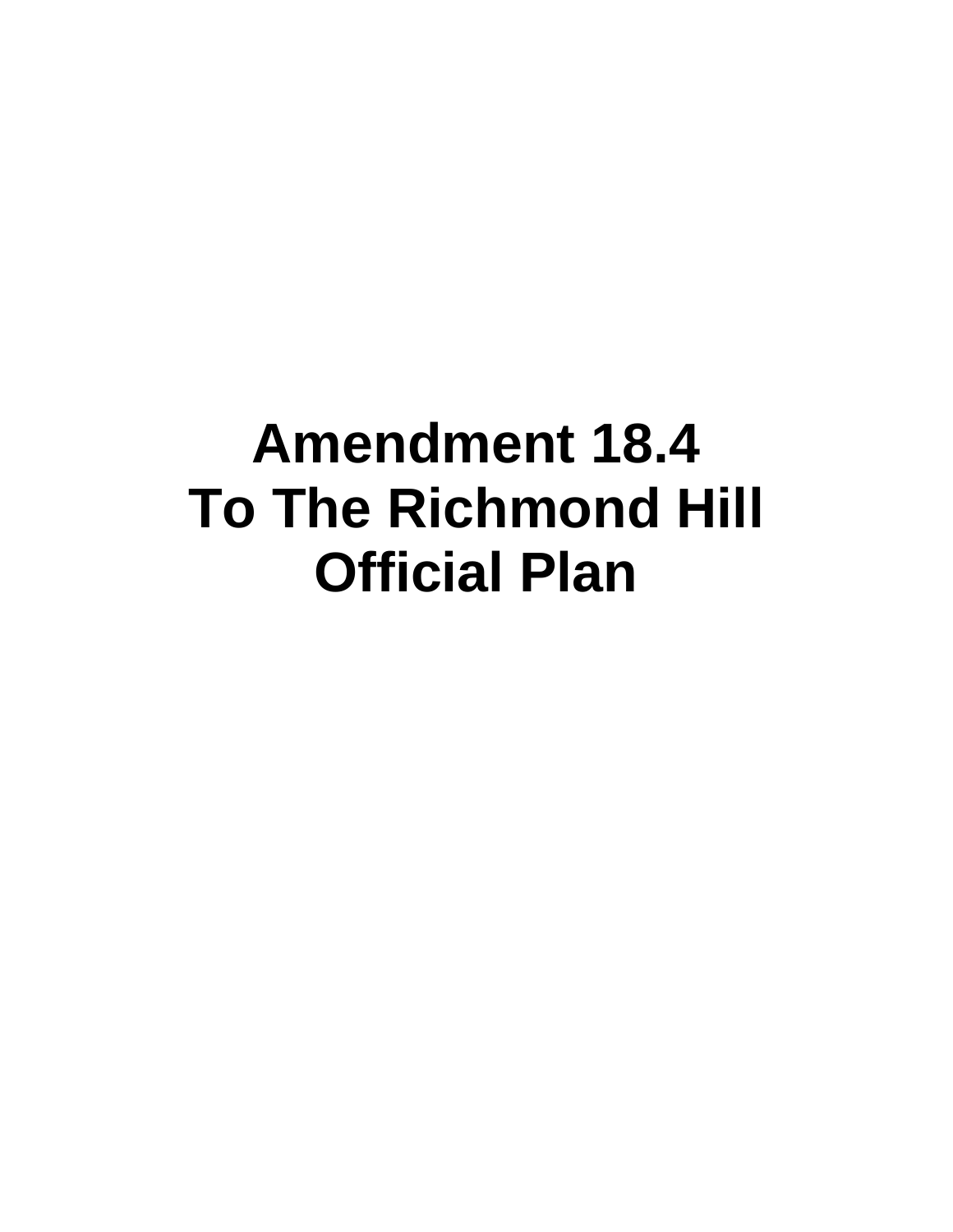# **Table of Contents**

| <b>Title</b>      |                                                                                    | Page                      |  |
|-------------------|------------------------------------------------------------------------------------|---------------------------|--|
|                   | Certification Page (to be added at the time of adoption)<br><b>Adopting By-law</b> | (iii)                     |  |
|                   | <b>Part One – The Preamble</b>                                                     |                           |  |
| 1.1<br>1.2<br>1.3 | Purpose<br>Location<br><b>Basis</b>                                                |                           |  |
|                   | <b>Part Two – The Amendment</b>                                                    |                           |  |
| 2.1<br>2.2<br>2.3 | Introduction<br>Details of Amendment<br>Implementation and Interpretation          | 2<br>$\overline{2}$<br>14 |  |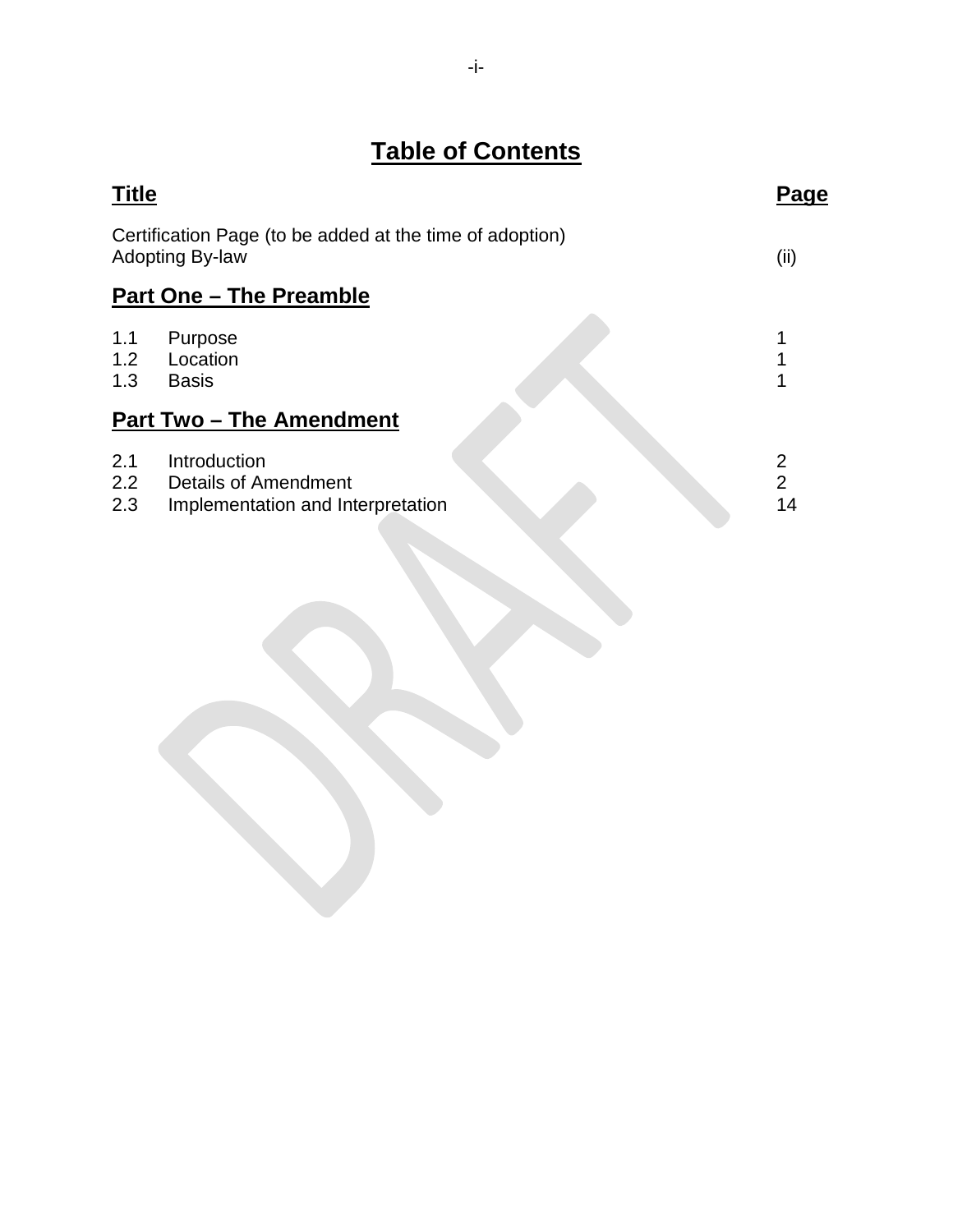# **The Corporation of The City of Richmond Hill**

# **By-Law XX-22**

A By-law to Adopt Amendment 18.4 to the Richmond Hill Official Plan

The Council of the Corporation of the City of Richmond Hill, in accordance with the provisions of the Planning Act, R.S.O. 1990, hereby enacts as follows:

- 1. That Amendment No. 18.4 to the Richmond Hill Official Plan, consisting of the text and maps provided in the attached Part Two, Section 2.2 of this document, is hereby adopted and consolidated with the Richmond Hill Official Plan.
- 2. That the Clerk is hereby authorized and directed to make application to the Regional Municipality of York for approval of the aforementioned Amendment No. 18.4 to the Richmond Hill Official Plan.
- 3. This By-law shall come into force and take effect on the day of the final passing thereof.

Passed this \_\_\_th day of \_\_\_\_\_, 2022

David West Mayor

Stephen M.A. Huycke City Clerk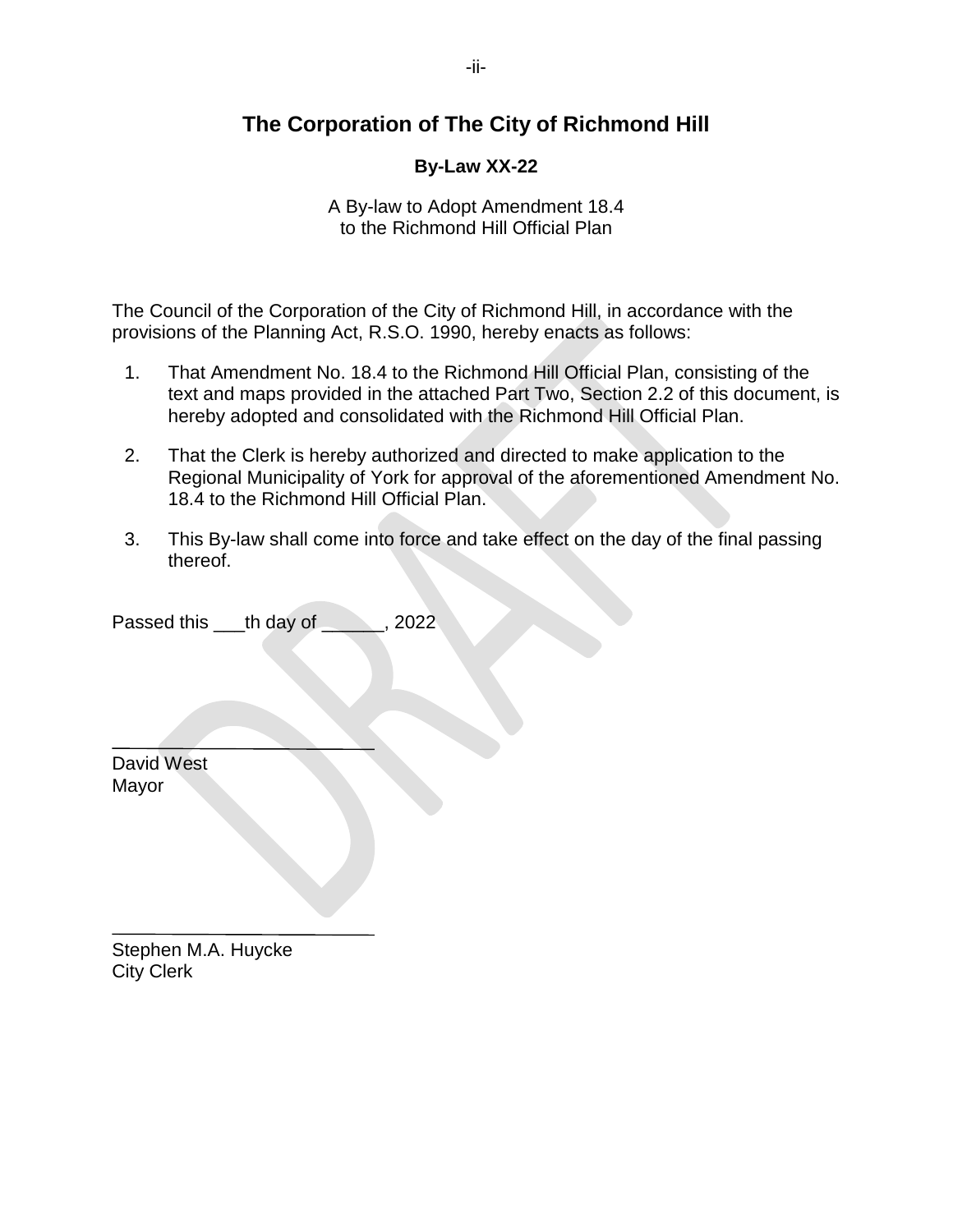# **Part One – The Preamble**

# **1.1 Purpose**

The purpose of this Amendment to the Richmond Hill Official Plan is to address several key directions provided in the City Plan 2041 Key Directions report for the Official Plan update, which includes recommendations set out in the City's Affordable Housing Strategy (2021) endorsed by Council, and to also put into action measures that seek to facilitate the creation of complete communities, respect distinguishing features of neighbourhoods, and improve residents' access to activities, services, and day-to-day needs within a 15 minute walking distance from their home.

# **1.2 Location**

The lands affected by this Amendment are City-wide, and apply to all lands within the Settlement Area that are designated Neighbourhood, pursuant to the City's Official Plan (2010).

# **1.3 Basis**

The proposed amendment is considered by Council to be appropriate for the following reasons:

- the amendment is consistent with the *Provincial Policy Statement (2020)*, which requires that municipalities plan for and accommodate intensification and redevelopment within existing settlement areas to create more sustainable communities and to use land and infrastructure more efficiently;
- the amendment conforms to *A Place to Grow: Growth Plan for the Greater Golden Horseshoe (2019)*, which supports the achievement of complete communities that feature a diverse mix of land uses and convenient access to local stores, services and public service facilities;
- the amendment conforms to the Oak Ridges Moraine Conservation Plan (2017) which promotes for the efficient use of land within Settlement Areas through intensification and redevelopment within urban areas, and encourages the development of communities that provide their residents with convenient access to an appropriate mix of employment, transportation options, local services and a full range of housing and public service facilities;
- the amendment conforms to the York Region Official Plan (2010), which designates the subject lands "Urban Area" and encourages intensification by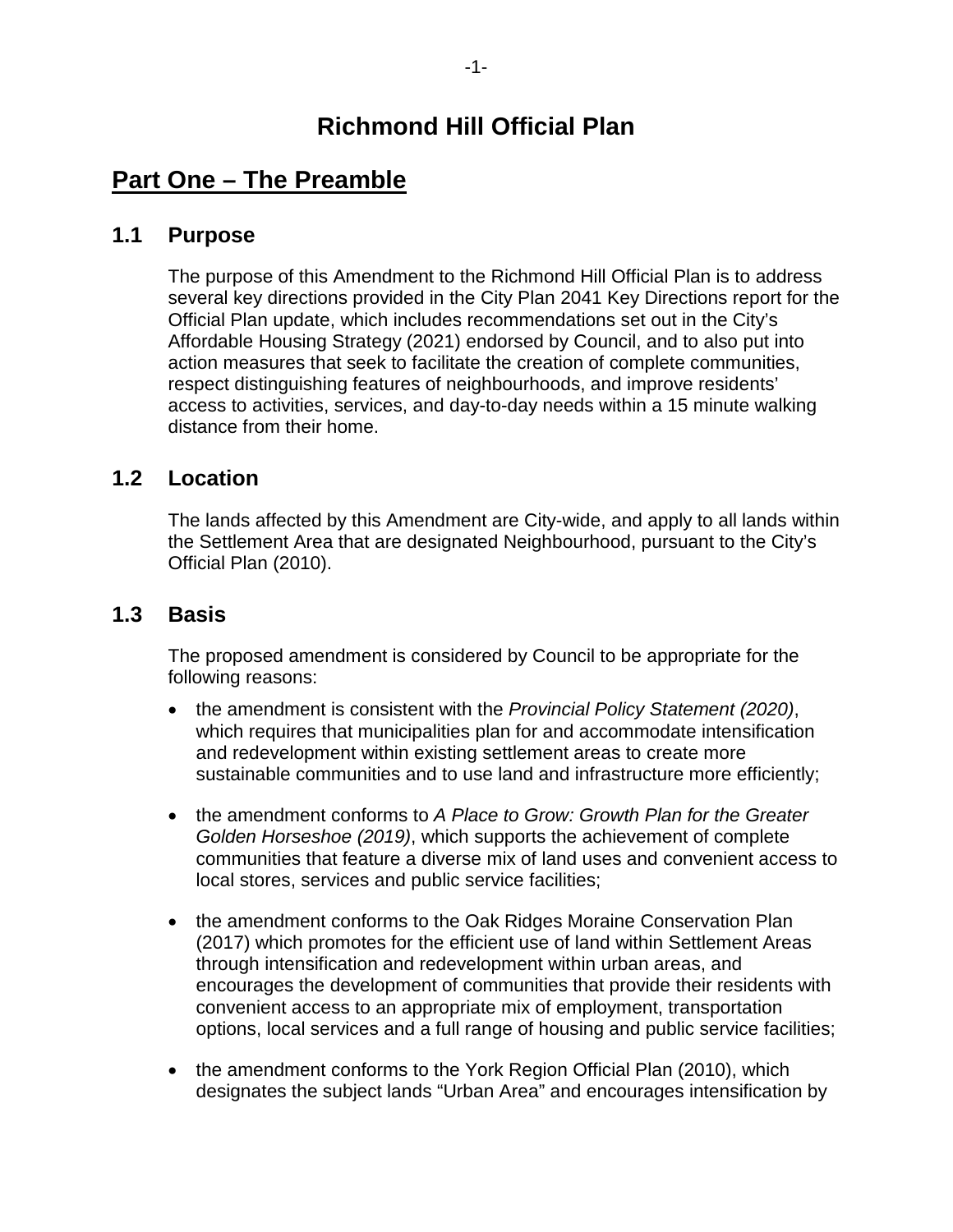diversifying housing mix, promote affordable housing, and encouraging infill development and redevelopment within the Urban Area boundary; and

• the amendment provides policy direction to address matters related to the achievement of "15-minute" complete communities and permissions for "gentle density" within the Neighborhood designation where appropriate, while balancing the desire to protect distinguishing features of Neighbourhoods.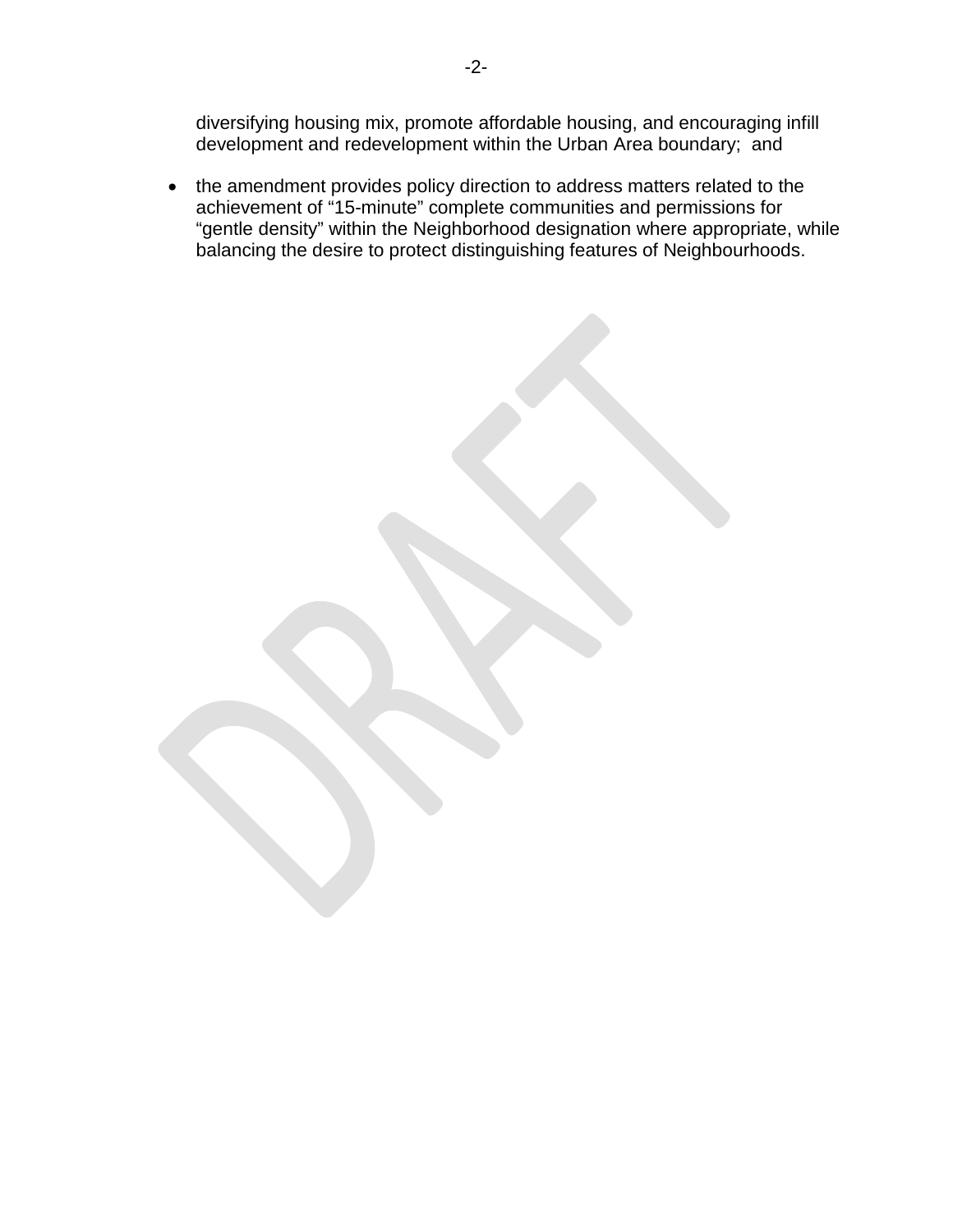# **Part Two - The Amendment**

# **2.1 Introduction**

All of this part of the document entitled **Part Two – The Amendment**, consisting of the following text in Section 2.2 and the attached Attachment "1" constitute Amendment 18.4 to the Richmond Hill Official Plan.

# **2.2 Details of the Amendment**

The Richmond Hill Official Plan is amended as follows:

- 2.2.1. That Section 3.3.2 **Economic Vitality and Employment Intensification** be amended as follows:
	- 2.2.1.1. That the text in Policy 3.3.2(10)(a) be deleted, and replaced with the following text:
		- "a) The *home occupation* is subordinate to the residential use of the dwelling, and the owner of the home occupation resides in the dwelling."
	- 2.2.1.2. That Policy 3.3.2(10)(b) be deleted
	- 2.2.1.3. That Policy 3.3.2(10)(c) be amended as follows:
		- i. By renumbering Policy 3.3.2(10)(c) to Policy 3.3.2(10)(b)
		- ii. By deleting the words "ground-related" and "(i.e. single detached, semidetached, or townhouse)" so it appears as follows:
			- "b) The *home occupation* is conducted wholly within a dwelling;"
	- 2.2.1.4. That Policy 3.3.2(10)(d) be renumbered to Policy 3.3.2(10)(c)
	- 2.2.1.5. That Policy 3.3.2(10)(e) be renumbered to Policy 3.3.2(10)(d)
	- 2.2.1.6. That Policy 3.3.2(10)(f) be renumbered to Policy 3.3.2(10)(e)
	- 2.2.1.7. That Policy 3.3.2(10)(g) be renumbered to Policy 3.3.2(10)(f)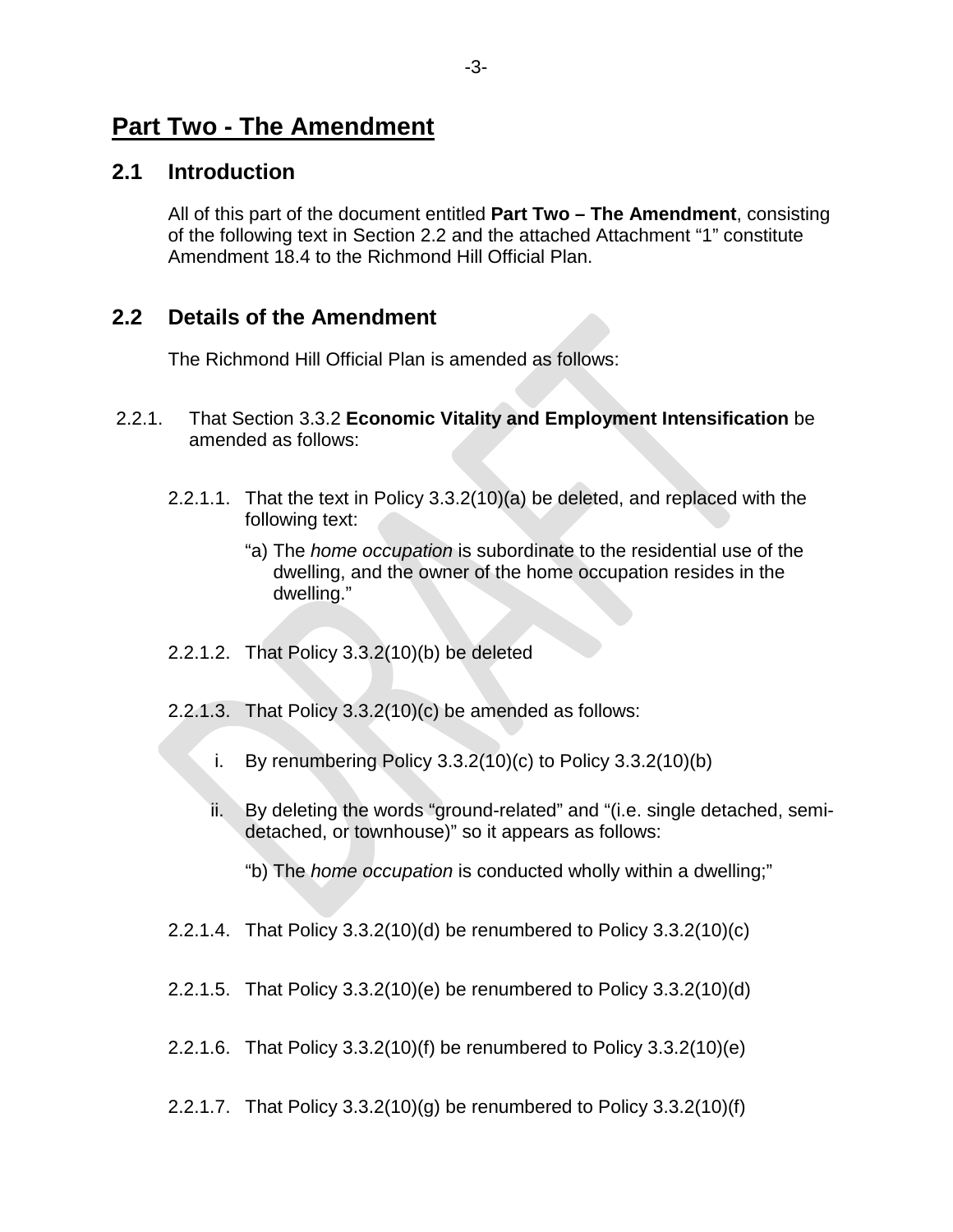- 2.2.1.8. That Policy 3.3.2(10)(h) be amended as follows:
	- i. By renumbering Policy 3.3.2(10)(h) to Policy 3.3.2(10)(g)
	- ii. By deleting the word "Town's" and replacing it with the word "City's" so it appears as follows:

"g) Signage is limited in accordance with the City's Sign By-law;"

- 2.2.1.9. That Policy 3.3.2(10)(i) be amended as follows:
	- i. By renumbering Policy 3.3.2(10)(i) to Policy 3.3.2(10)(h)
	- ii. By replacing the policy with the following text:
		- "h) *Home occupations* shall not provide a storefront. Any *retail* sales of goods or merchandise associated with a *home occupation* shall be incidental and accessory to a *home occupation*;"

2.2.1.10. That Policy 3.3.2(10)(j) be amended as follows:

- i. By renumbering Policy  $3.3.2(10)(i)$  to Policy  $3.3.2(10)(i)$
- ii. By adding the words "The Zoning By-law may reference other types of *home occupations* that are prohibited; and" so that it appears as follows:
	- "i) Veterinary services are not permitted. The Zoning By-law may reference other types of *home occupations* that are prohibited;"
- 2.2.1.11. That Policy 3.3.2(10) be amended by adding a new sub-policy numbered (j) with the following text:
	- "j) No outdoor storage or display of goods, materials or equipment associated with a *home occupation* shall be permitted; and"
- 2.2.1.12. That Policy 3.3.2(10) be amended by adding a new sub-policy numbered (k) with the following text:
	- "k) Prior to establishing a *home occupation*, proponents shall ensure that the proposed *home occupation* complies with all applicable municipal by-laws, including but not limited to, the City's noise, sign, property standards, and parking standards as regulated through the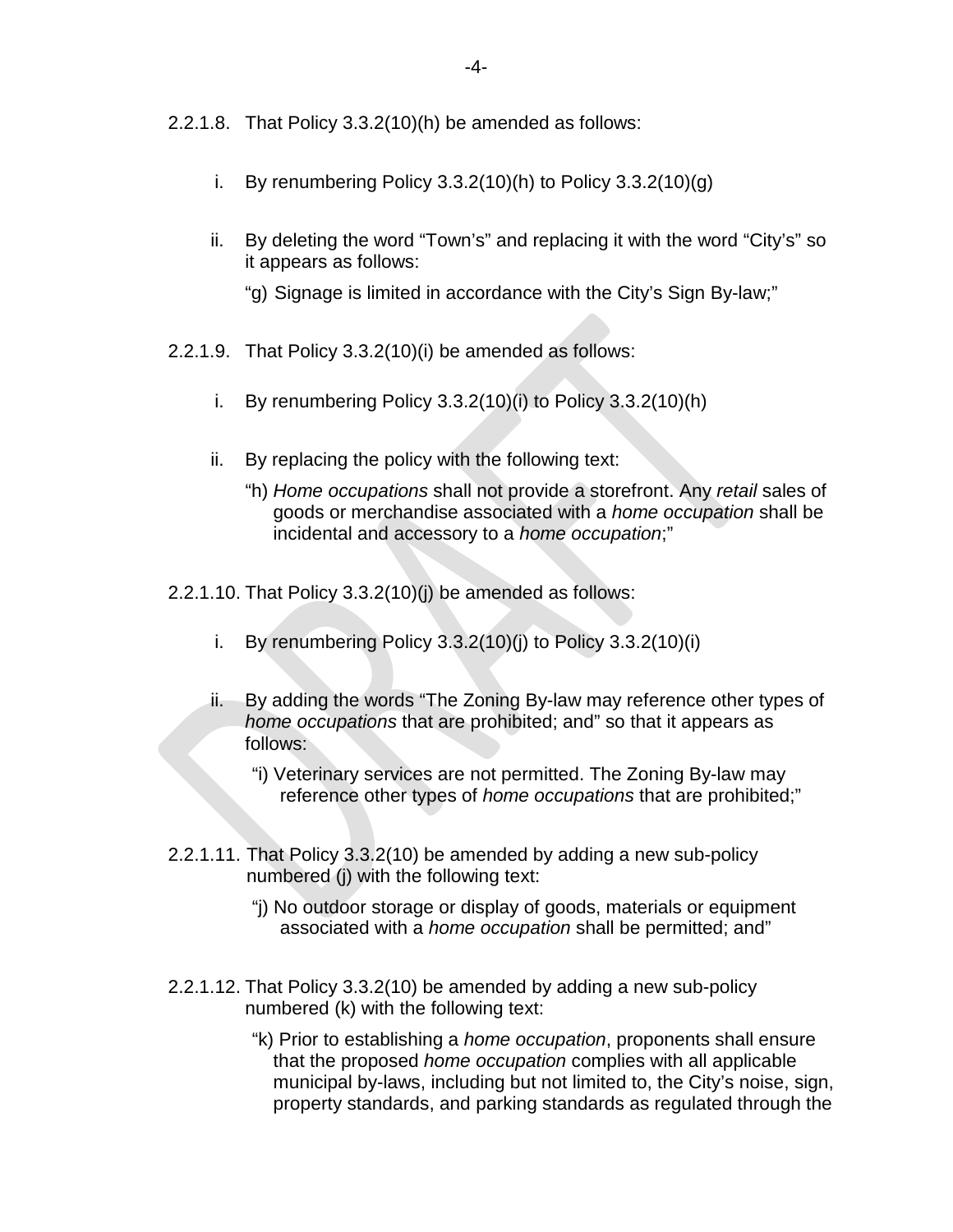applicable Zoning By-laws and Municipal Code. For greater certainty, *home occupations* shall not create, or have the potential to create, a hazard, nuisance or adverse impact with respect to excessive noise or vibration, vehicular traffic, emissions, objectionable odours, gases, fumes, dust or glare, and the occupation shall not be considered offensive or incompatible within a residential area;"

### 2.2.2. That Section 3.3.3.3 **Employment in Neighbourhoods** be amended as follows:

2.2.2.1. That the Preamble under Section 3.3.3.3 be deleted and replaced with the following:

> "Richmond Hill's economy contains many small and medium-sized businesses which play a significant role in supporting the City's economic vitality. The following policies promote the location and retention of small-scale *commercial*, *retail* and community uses within neighbourhoods. The policies also support the establishment of *home occupations* and *live-work units* within neighbourhoods to support a work from neighbourhood approach. Providing opportunities for employment within neighbourhoods helps to create communities where residents can access amenities and services within a 15-minute walking distance of their home, and support a walkable community where social and economic interactions are possible, while providing for predominantly residential communities in which to live."

2.2.2.2. That Policy 3.3.3.3(1) be amended by adding the words "live-work units" after the word "office," and by deleting the word "Neighbourhoods" and replacing it with "Neighbourhood" so that it appears as follows:

> "1) Neighbourhood commercial sites consisting of small-scale retail, commercial, office, live-work units and community uses shall be permitted in the Neighbourhood designation shown on Schedule A2 (Land Use) to this Plan only in accordance with the policies of Section 4.9.1.3 of this Plan."

- 2.2.2.3. By deleting Policy 3.3.3.3(2) in its entirety.
- 2.2.2.4. By deleting Policy 3.3.3.3(3) in its entirety.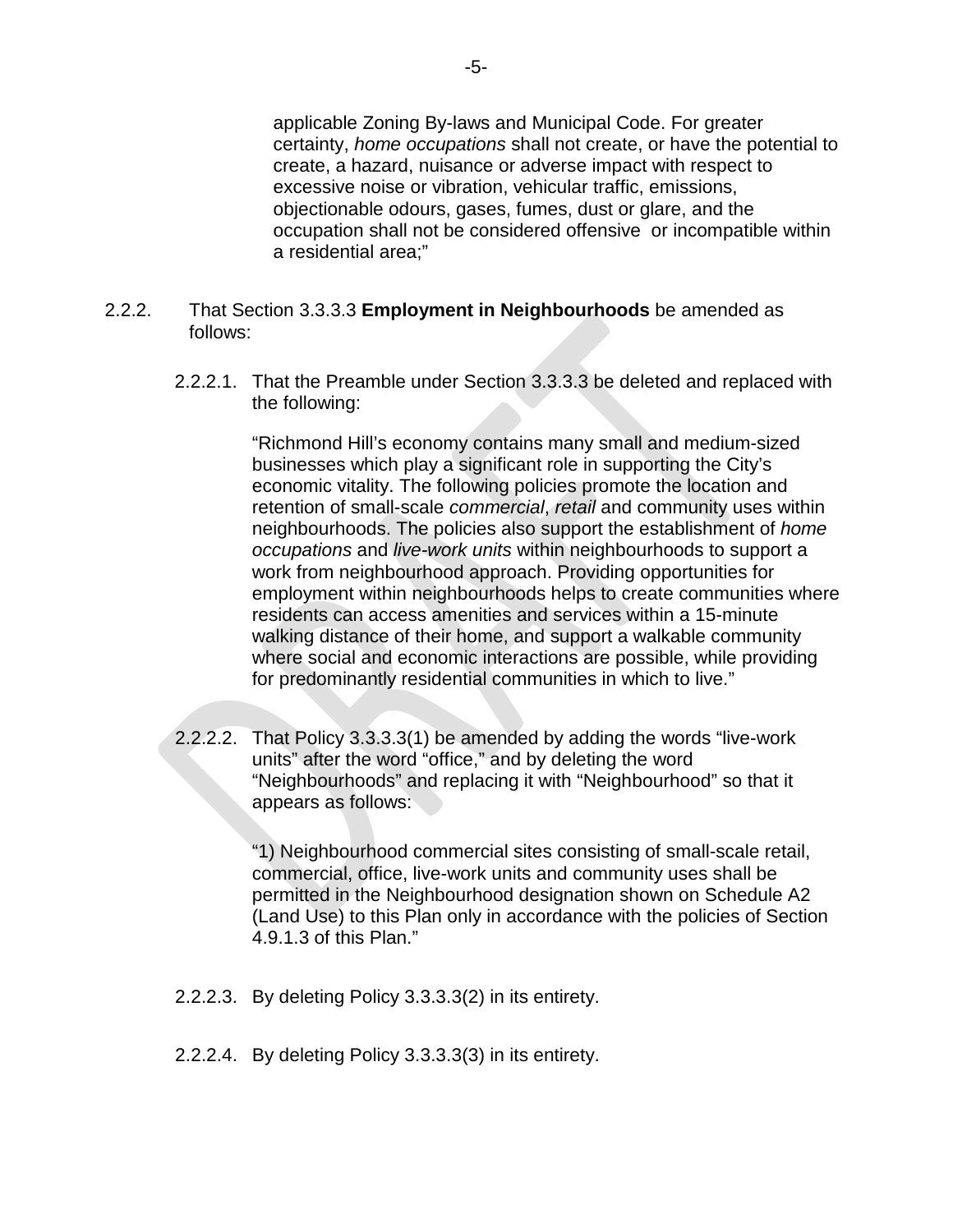- 2.2.3. That Section 4.1 **Community Uses** be amended as follows:
	- 2.2.3.1. That Policy 4.1.1(3)(b)(i) be deleted and replaced with the following text:
		- "i. Public elementary schools, in accordance with Policy 4.1.1.5 of this Plan, and Public secondary schools, in accordance with 4.1.1.6 of this Plan, which shall be encouraged to locate adjacent to a park or the Greenway System;"
	- 2.2.3.2. That Policy 4.1.1(4) be deleted and replaced with the following text so it appears as follows:
		- "4). Private secondary and elementary schools, where permitted, shall be located along an arterial street, and shall be subject to the following requirements:
			- a. Minimum of two access points are provided;
			- b. Transportation studies shall be submitted in accordance with Section 5.26;
			- c. Impact on adjacent residential areas is minimized by providing adequate parking, landscaping, setbacks and buffering; and
			- d. Adequate on-site vehicular pick-up and drop-off."
- 2.2.4. That Section 4.9 **Neighbourhoods** be amended as follows:
	- 2.2.4.1. That the Preamble under Section 4.9 be deleted and replaced with the following text:

"Richmond Hill's neighbourhoods are generally characterized by *low density residential* areas and a range of service uses and facilities including neighbourhood commercial plazas, schools, day nurseries, places of worship, community centres and parks and urban open spaces. Opportunities for small-scale infill development is encouraged by the policies of this Plan to support a greater mix of housing, and shall be designed to respect the character and distinguishing features of the City's neighbourhoods. New infill development will bring about some change to neighbourhoods as they continue to evolve over time."

2.2.4.2. That Policy 4.9.1(2)(b) be amended by italicizing the word "low-rise" so it appears as follows: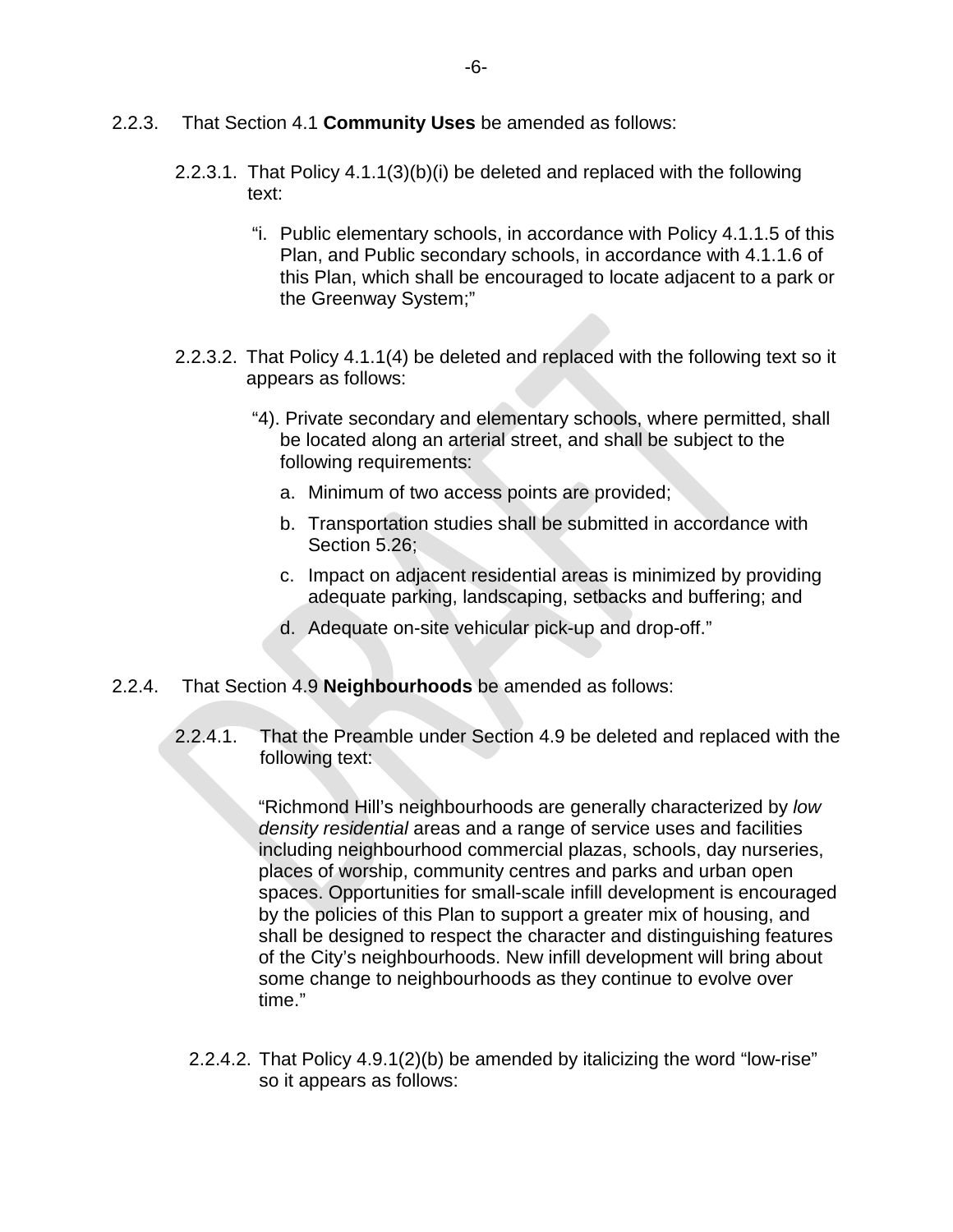-7-

"b) *Medium-density residential* uses such as *low-rise* townhouses, triplexes, fourplexes, and walk-up apartments in accordance with the policies of Section 4.9.1.2 of this Plan;"

2.2.4.3. That Policy 4.9.1(2)(e) be amended by deleting the word "and" at the end of the sentence so it appears as follows:

> "e) Parks and urban open spaces in accordance with the policies of Section 3.4.4 of this Plan;"

2.2.4.4. That Policy 4.9.1(2) be amended by adding a new sub-policy numbered (g) with the following text:

> "g) *Home occupations* in accordance with Policy 3.3.2(10) of this Plan; and"

2.2.4.5. That Policy 4.9.1(2) be amended by adding a new sub-policy numbered (h) with the following text:

> "h) *Live-work units* fronting an arterial street and in accordance with Policy 3.3.3.2(10) of this Plan."

2.2.4.6. That Section 4.9.1 (Land Use) be amended by adding a new policy numbered (6) with the following text:

> "6. The conversion of an existing single-detached or semi-detached dwelling on an existing lot to create a "multi-tached" housing containing 3 or more dwelling units may be permitted, provided the provisions of Policy 3.1.5(5) and the applicable development standards for the single-detached or semi-detached dwelling set out in the Zoning By-law are met."

*PROPOSED SIDEBAR – not part of this amendment*

#### *"Multi-tached Housing:*

*The partitioning of existing single-detached and semi-detached housing is one action item identified in the City's Affordable Housing Strategy, called "multi-tached" housing. Multi-tached housing allows multi-generational households to create separate units. It allows large homes to be converted and partitioned to allow for additional condominium dwelling units, thereby making homeownership possible for low and moderate income households. It also allows parts of a home to be rented out as individual units thereby providing much needed affordable rental housing and assisting the homeowner to be able to afford their home.* 

#### **Commented [A1]:** NOTE TO READER:

This policy represents one of four options the City is considering in relation to the permission of "multi-tached" dwellings. Options that are being considered and for which we are seeking feedback are as follows:

Option 1: Permit multi-tached only as a conversion of an existing single/semi-detached house anywhere within the Neighbourhood designation.

Option 2: Permit multi-tached only as a conversion of an existing single/semi-detached house in **specific geographic** areas of the City that are within the Neighbourhood designation.

Option 3: Permit new multi-tached or conversion of an existing single/semi-detached house anywhere within the Neighbourhood designation.

Option 4: Permit new multi-tached or conversion of an existing single/semi-detached house in specific geographic areas of the City within the Neighbourhood designation.

#### **Commented [A2]:** NOTE TO READER:

The text provided here is a proposed sidebar and is not part of this OPA.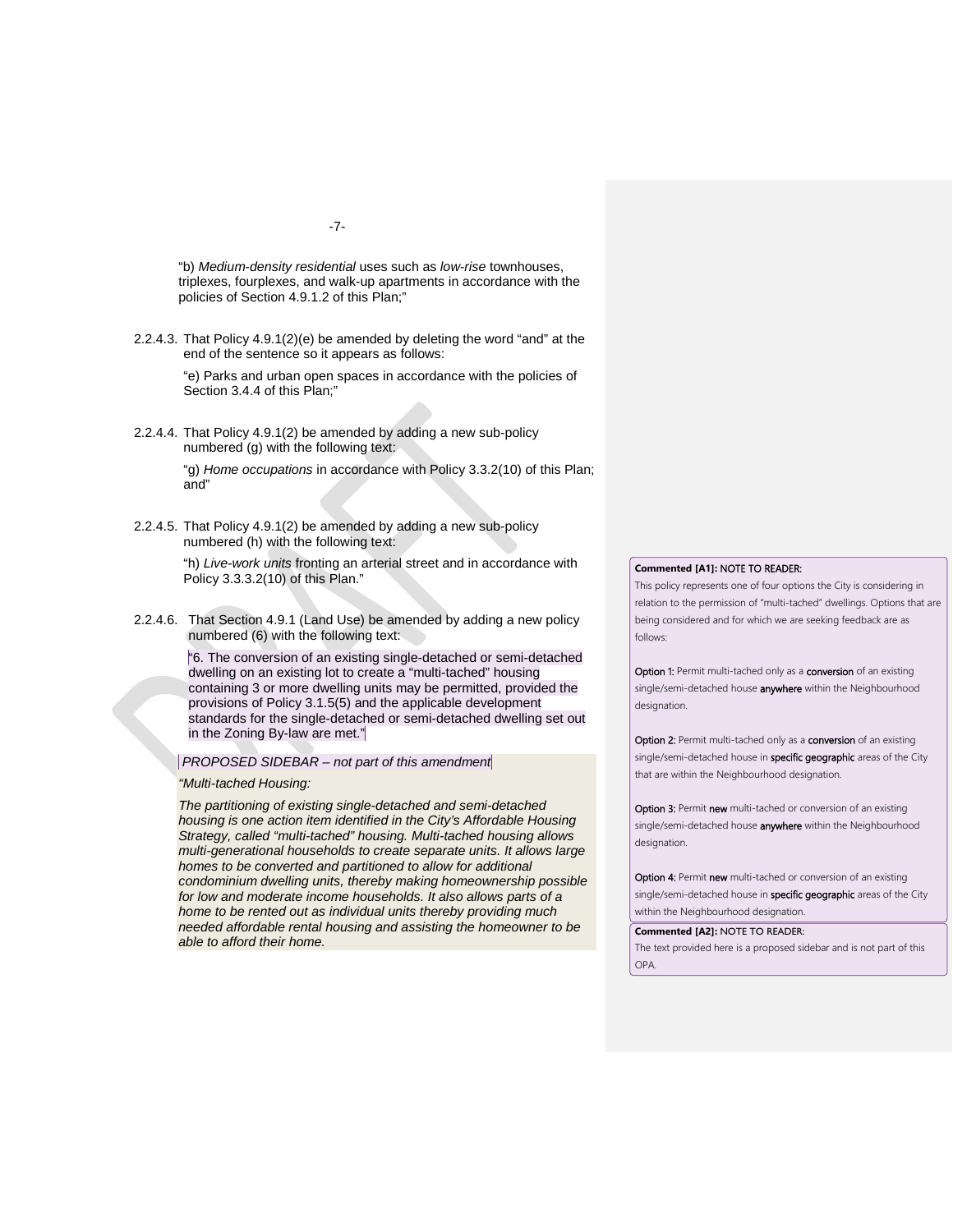*These homes help to support the diverse housing needs of the Richmond Hill population and helps communities to evolve to address socio-economic changes within our population. Because these homes must adhere to the existing zoning standards associated with single or semi-detached housing in terms of the building envelope, setbacks and height, they externally blend in with the overall streetscape in a community and represent a gentle form of residential intensification within the City."*

2.2.4.7. That Section 4.9.1.1 (Priority Infill Areas) be amended by adding a new Preamble with the following text:

> "Priority infill areas are areas within neighbourhoods that are generally characterized by *low-density residential* uses, and which have established patterns of residential infill development. These areas have the potential for new lot creation and/or the provision of *medium density residential* development. In some of these areas, public streets and road patterns have been established to facilitate future infill development but are not yet complete, or are nearing completion. New *development* in these areas contribute to this Plan's residential intensification target and help provide a broader mix of housing types within the City, while making use of existing or planned infrastructure."

- 2.2.4.8. That Policy 4.9.1.1(1) be amended as follows:
	- i. By deleting Policy 4.9.1.1(1) and replacing it with the following text:

"1) The location of priority infill areas are shown on **Appendix 9** (Priority Infill Areas) to this Plan, and are generally for *low-density* or *medium density residential development*."

- ii. By deleting the sub-policies numbered  $4.9.1.1(1)(a)$  through (p) in their entirety
- 2.2.4.9. That Policy 4.9.1.1(2) be amended as follows and replaced with the following text:

"2) Council may require the approval of infill studies, tertiary plans or concept plans for the priority infill areas shown on **Appendix 9** to this Plan, where they have yet to be completed, or in other areas as determined by Council, to guide infill *development* over the long-term in accordance with the policies of this Plan."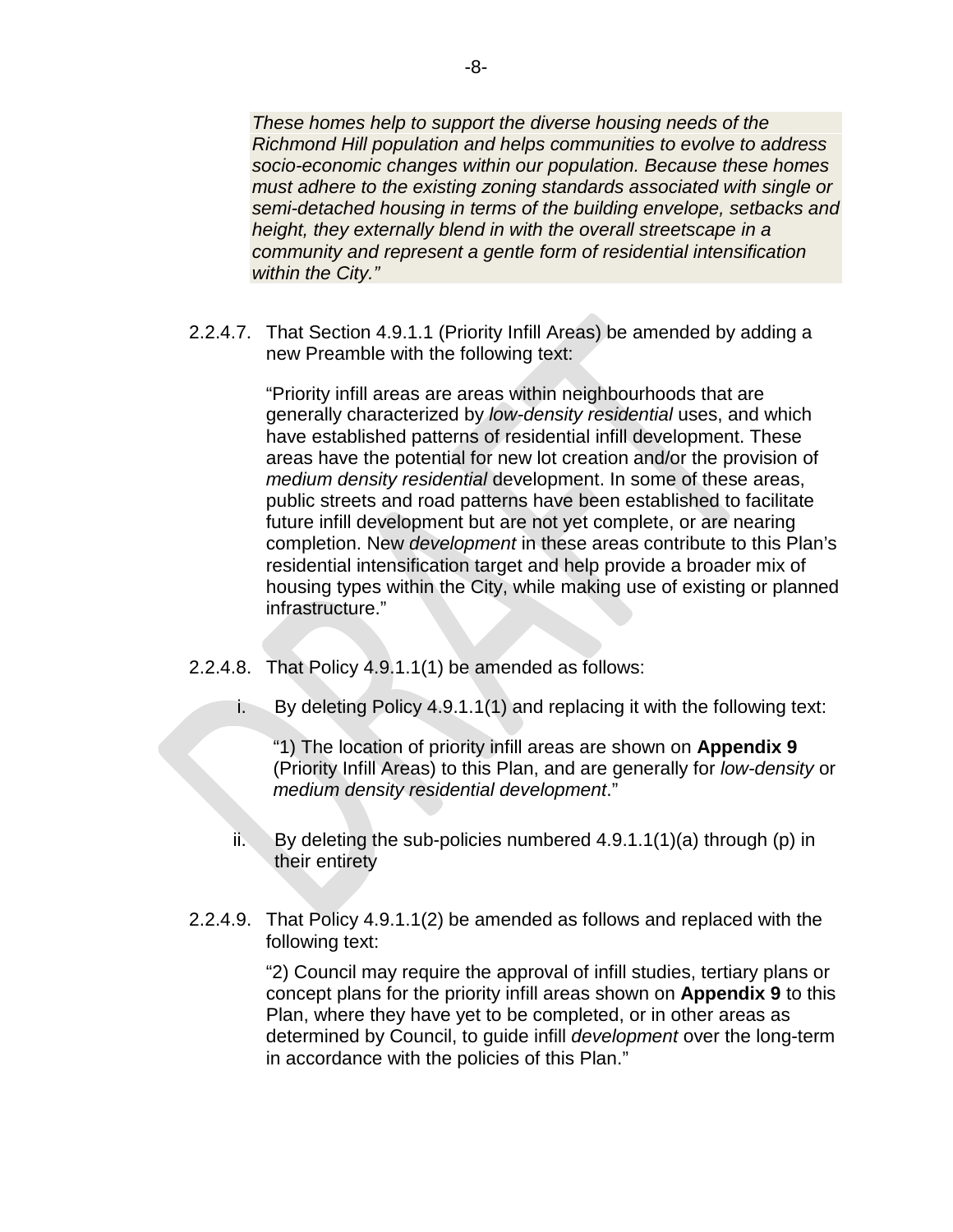2.2.4.10. That Policy 4.9.1.1(3) be amended as follows and replaced with the following text:

> "3) *Development* within a priority infill area with a Council approved study, as shown on **Appendix 9** to this Plan, shall be subject to the applicable study and shall be assessed in accordance with the guidelines which have been approved by Council for that area."

2.2.4.11. That Section 4.9.1.1 (Priority Infill Areas) be amended to include a new policy numbered (4) with the following text:

> "4) *Development* of *medium density residential* uses in priority infill areas that are not subject to an applicable Council approved study shown on **Appendix 9** to this Plan, shall be subject to the policies set out in Section 4.9.1(Land Use) and 4.9.1.2 (Medium Density Residential) of this Plan."

2.2.4.12. That Section 4.9.1.1 (Priority Infill Areas) be amended to include a new policy numbered (5) with the following text:

> "5) Council approval of an Infill Study, Tertiary Plan or Concept Plan may occur in advance of, or concurrent with, approval of proposed infill *development*."

- 2.2.4.13. That Section 4.9.1.2 (Medium Density Residential) be amended as follows:
	- i. By deleting Policy 4.9.1.2(2)(b) and replacing it with the following text:

"b) A collector street, and where the lands proposed for *development* are within *walking distance* to a public transit stop, and as identified in a Concept Plan approved by Council in accordance with Section 5.2 of this Plan;"

ii. By deleting Policy 4.9.1.2(2)(c) and replacing it with the following text:

"c) A local street, and only where the lands proposed for *development* are in proximity to an existing *medium density residential* or high-density residential development, and as identified in a Concept Plan approved by Council in accordance with Section 5.2 of this Plan;"

iii. By adding a new sub-policy (d) to Policy 4.9.1.2(2) with the following text: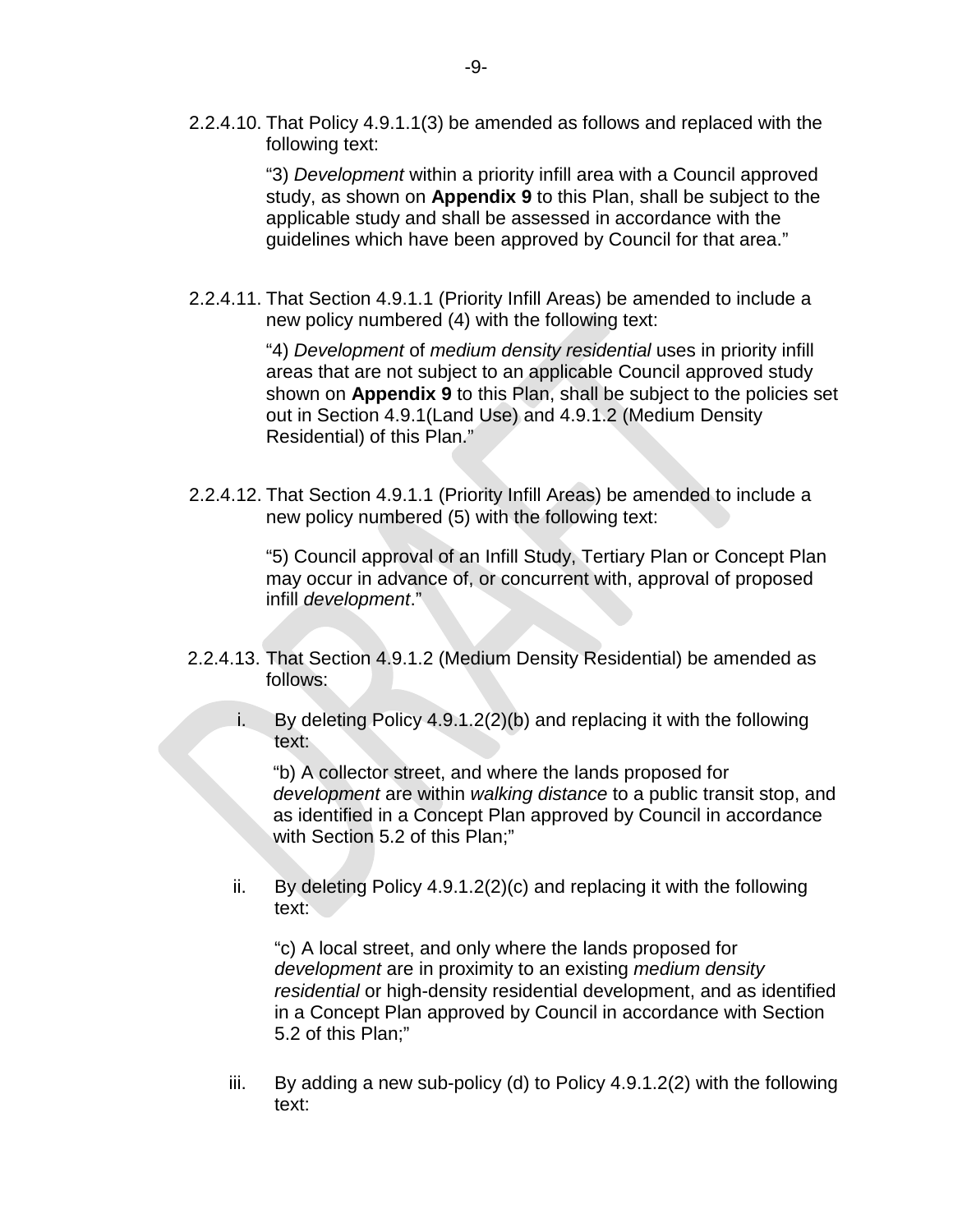"d) A street that is adjacent to an area designated *Centre* or *Corridor*, and as identified in a Concept Plan approved by Council in accordance with Section 5.2 of this Plan."

- 2.2.4.14. That Section 4.9.1.2 (Medium Density Residential) be amended as follows:
	- i. By adding a new policy numbered (4) with the following text:

"4) Where *medium density residential* uses have been approved for lands within the City through a Council approved Concept Plan, Tertiary Plan or Infill study as shown on **Appendix 9** to this Plan, the criteria set out in the Council approved study or plan shall apply."

ii. By adding a new policy numbered (5) with the following text:

"5) Council approval of a Concept Plan may occur in advance of, or concurrent with, approval of proposed *medium density residential development*."

## 2.2.5. That Section 4.9.1.3 **Neighbourhood Commercial** be amended as follows:

2.2.5.1. By adding a new Preamble with the following text:

"Neighbourhood commercial sites are an important element of the City's neighbourhoods. They provide for a range of local neighbourhood *commercial* uses and convenience services that are intended to serve residents' day-to-day needs and activities within the surrounding neighbourhood. Where neighbourhood commercial uses are well located, they are less auto-dependent and more accessible by active transportation."

2.2.5.2. That Policy 4.9.1.3(1) be deleted and replaced with the following text:

> "1) The following neighbourhood commercial uses may be permitted within the Neighbourhood where the site fronts an arterial street:

- a. Small-scale *retail*;
- b. *Commercial*;
- c. *Office*;
- d. Community uses in accordance with Section 4.1 of this Plan; and
- *e. Live-work units*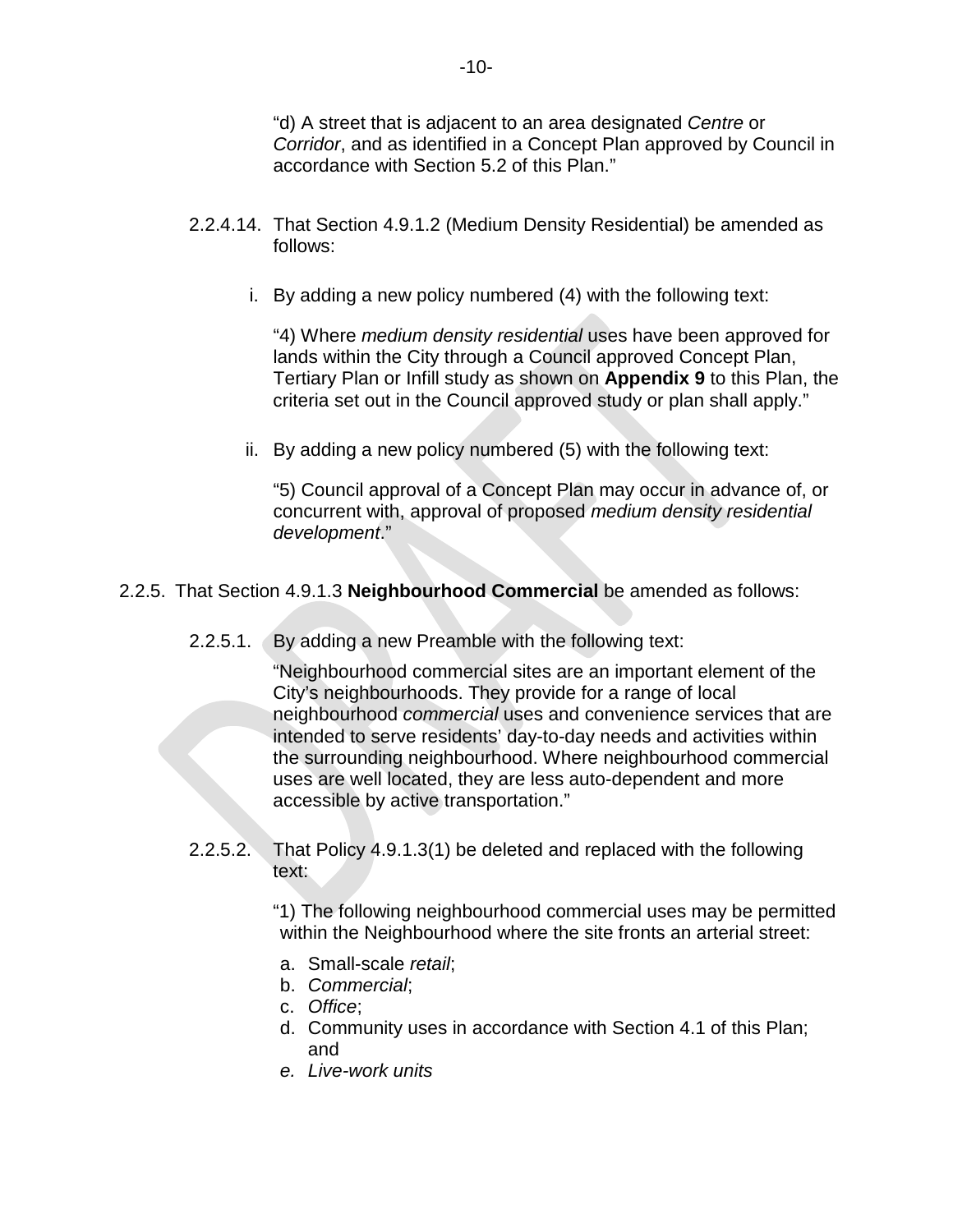2.2.5.3. That Policy 4.9.1.3(3) be deleted and replaced with the following text:

> "3) The re-*development* of existing neighbourhood commercial sites, or the *development* of new neighbourhood commercial sites shall be supported by a Concept Plan in accordance with Section 5.2 of this Plan."

2.2.5.4. That Policy 4.9.1.3(4)(a) be deleted and replaced with the following text:

> "a)The proposed *development* shall retain or exceed the existing *gross leasable floor are*a (GLA) devoted to *commercial, retail, or office uses*; and"

- 2.2.5.5. That Policy 4.9.1.3(5) be deleted and replaced with the following text:
	- "5. The *development* of new neighbourhood commercial sites shall:

a) Provide a maximum of one supermarket or one anchor tenant and no department stores;

- b) Maintain all storage of materials and/or goods indoors; and
- c) Provide adequate on-site parking, access and circulation."
- 2.2.5.6. That Section 4.9.1.3 be amended by adding a new policy numbered (7) with the following text as follows:

"7) The City shall require proponents of *development*, who require relief from Policy 4.9.1.3(4)(a) of this Plan, to submit an amendment to the Zoning By-law which demonstrates to the satisfaction of the City that:

a) There is adequate commercial and/or retail space in adjacent neighbourhood commercial sites to serve the immediate neighbourhood surrounding the subject lands;

b) the existing neighborhood commercial uses provided by the subject lands are no longer economically viable and that this be demonstrated and justified through a Commercial Needs Study conducted by a qualified professional which shall be peer reviewed by the City at the expense of the proponent;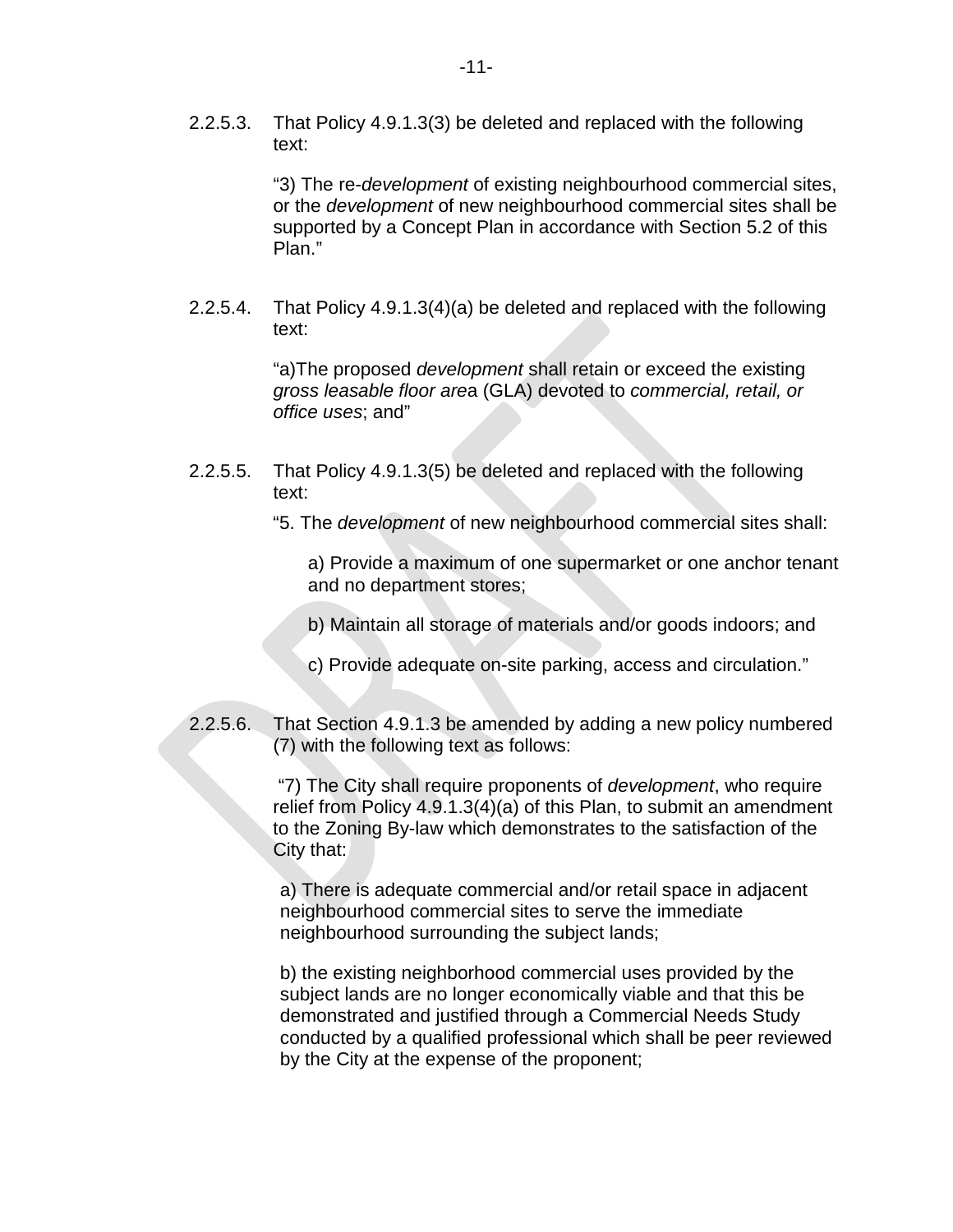c) The proposed development is *compatible* with the surrounding area; and

d) That a concept plan be submitted in accordance with Section 5.2 of this Plan demonstrating how the *development* meets the land use and design policies of this Plan."

### 2.2.5.7. That Policy 4.9.2(2) be deleted and replaced with the following text:

"2) Applications for *development* may be required to submit concept plans, in accordance with Section 5.2 of this Plan, which demonstrate how the development meets the land use and design policies of this Plan. In addition to the requirements set out in Section 5.2 of this Plan, concept plans may also be required to identify distinguishing features of the site and/or surrounding areas, and demonstrate how the proposed *development* complements and is *compatible* with those features. The identification of distinguishing features shall take into consideration physical characteristics as described in Policy 4.9.2 (4) of this Plan, as well as other contextual and qualitative matters such as social, cultural and economic characteristics of the area."

### 2.2.5.8. That Policy 4.9.2(4) be deleted and replaced with the following text:

"4) *Development* will respect the character and distinguishing features of neighbourhoods and shall be context-sensitive and *compatible* with adjacent and surrounding areas with respect to the following:

- a. patterns of streets, blocks and lanes;
- b. parks and public building sites;
- c. size and configuration of lots;
- d. massing, including consideration of height, scale, density and dwelling type(s) of nearby residential properties;
- e. location, design and elevations relative to the grade of driveways and garages;
- f. setbacks of buildings from the street or streets;
- g. patterns of front, rear and side yard setbacks and landscaped open space areas;
- h. preservation of mature trees and of landscape or greenspace features that contribute to the physical character of the neighbourhood; and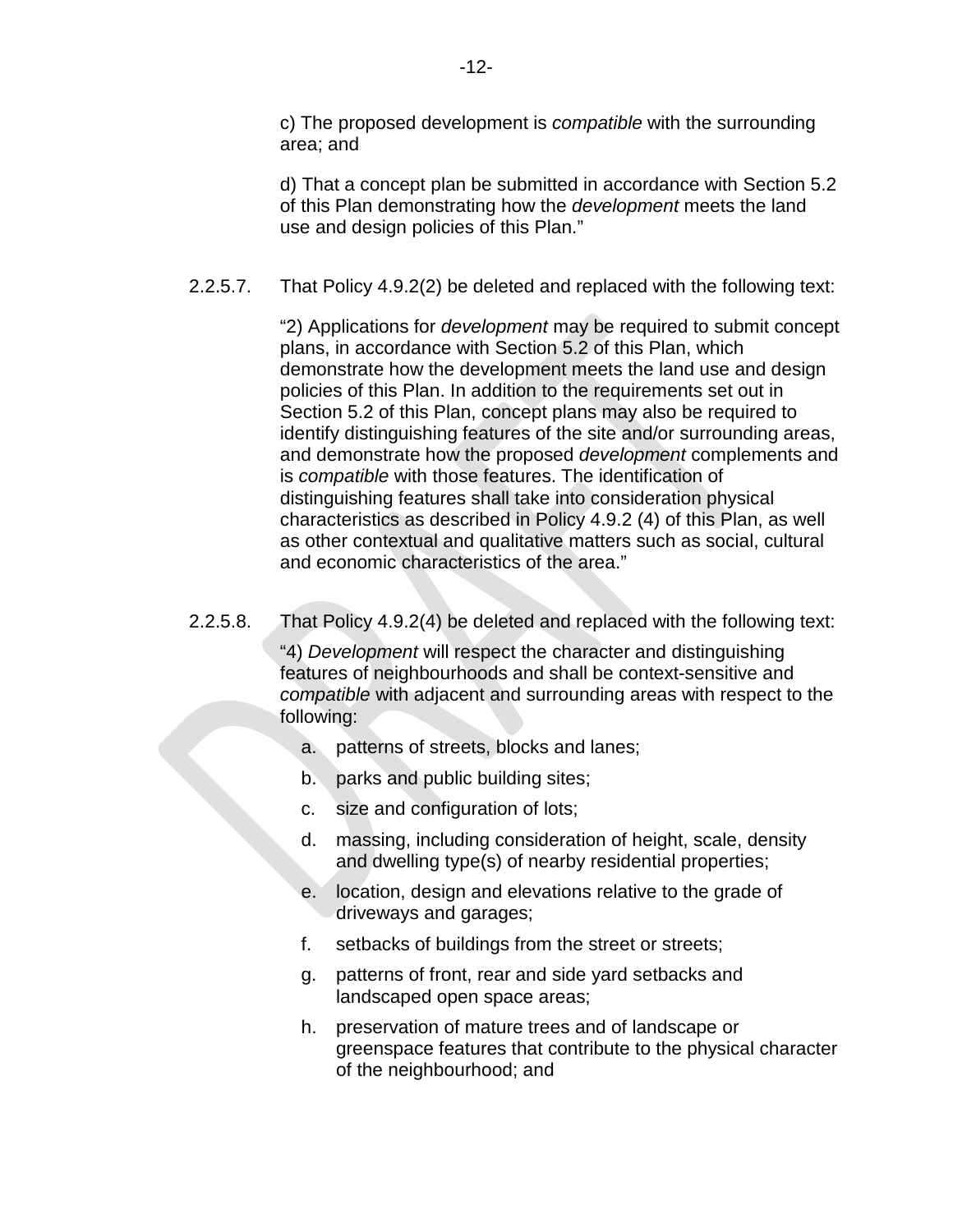i. conservation of heritage buildings, structures and landscapes

Where *development* is subject to an infill plan, tertiary plan or concept plan, the criteria as set out in an infill plan, tertiary plan or concept plan approved by Council shall also apply."

- 2.2.5.9. That the sub-heading in Section 4.9.2 (Design) entitled "Walkable Streets and People Places" be deleted and replaced with "Walkable and Bike-Friendly Streets and People Places."
- 2.2.6. That Section 7.2 **Definitions** be amended as follows:
	- 2.2.6.1. By adding a new definition for "Gross Leasable Floor Area" with the following text:

### **"GROSS LEASABLE FLOOR AREA**

means the total floor area occupied by a *commercial, retail* or *office* facility for its exclusive use but shall not include public or common areas or areas devoted to storage or refuse collection, that are located above or below grade, as may be further defined in the Zoning By-law."

2.2.6.2. By replacing the definition for "Live-Work Units" with the following text:

### **"LIVE-WORK UNITS**

means a single unit (e.g. studio, loft, or apartment) consisting of both a subsidiary commercial, retail, and/or office component and a residential component that is occupied by the same resident. A livework unit shall comply with the provisions set out in the Ontario Building Code and may be used as both a living accommodation, which has a kitchen and sanitary facilities, and a business operated by one or more people who live in the unit."

2.2.6.3. By replacing the definition for "Medium Density Residential" with the following text:

### **"MEDIUM DENSITY RESIDENTIAL**

means *low-rise* triplex, fourplex, townhouse, or walk-up apartment forms of dwellings."

2.2.7. That Section 7.2 **List of Appendices** be amended by inserting a new Appendix entitled "Appendix 9 (Priority Infill Areas)."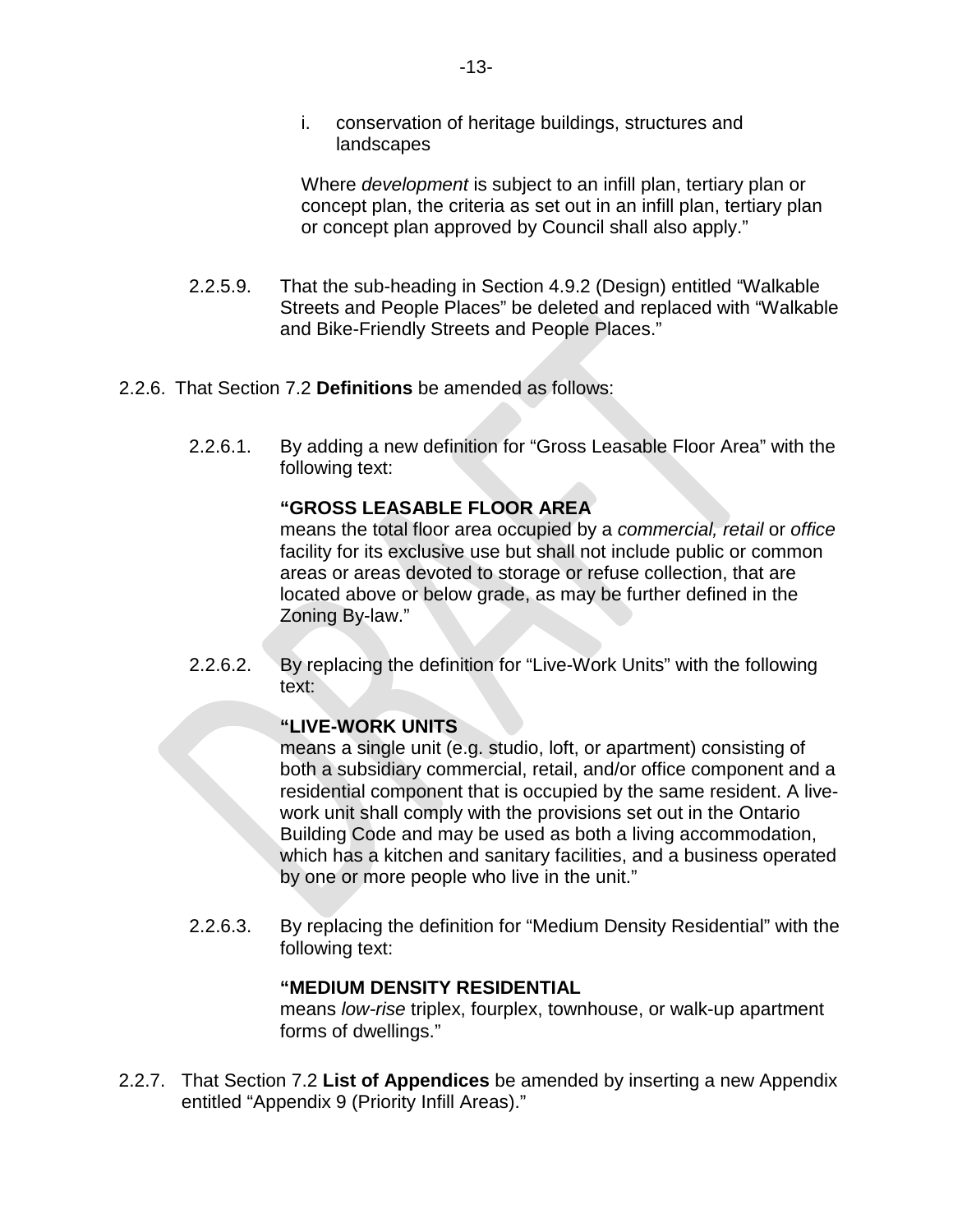# **2.3 Implementation and Interpretation**

The implementation of this Amendment shall be in accordance with the provisions of the Planning Act, R.S.O. 1990, and the respective policies of the City of Richmond Hill Official Plan.

Attachment 1 illustrates how the implementation of OPA 18.4 will be supported through the provision of a new Appendix (Appendix 9 – Priority Infill Areas).